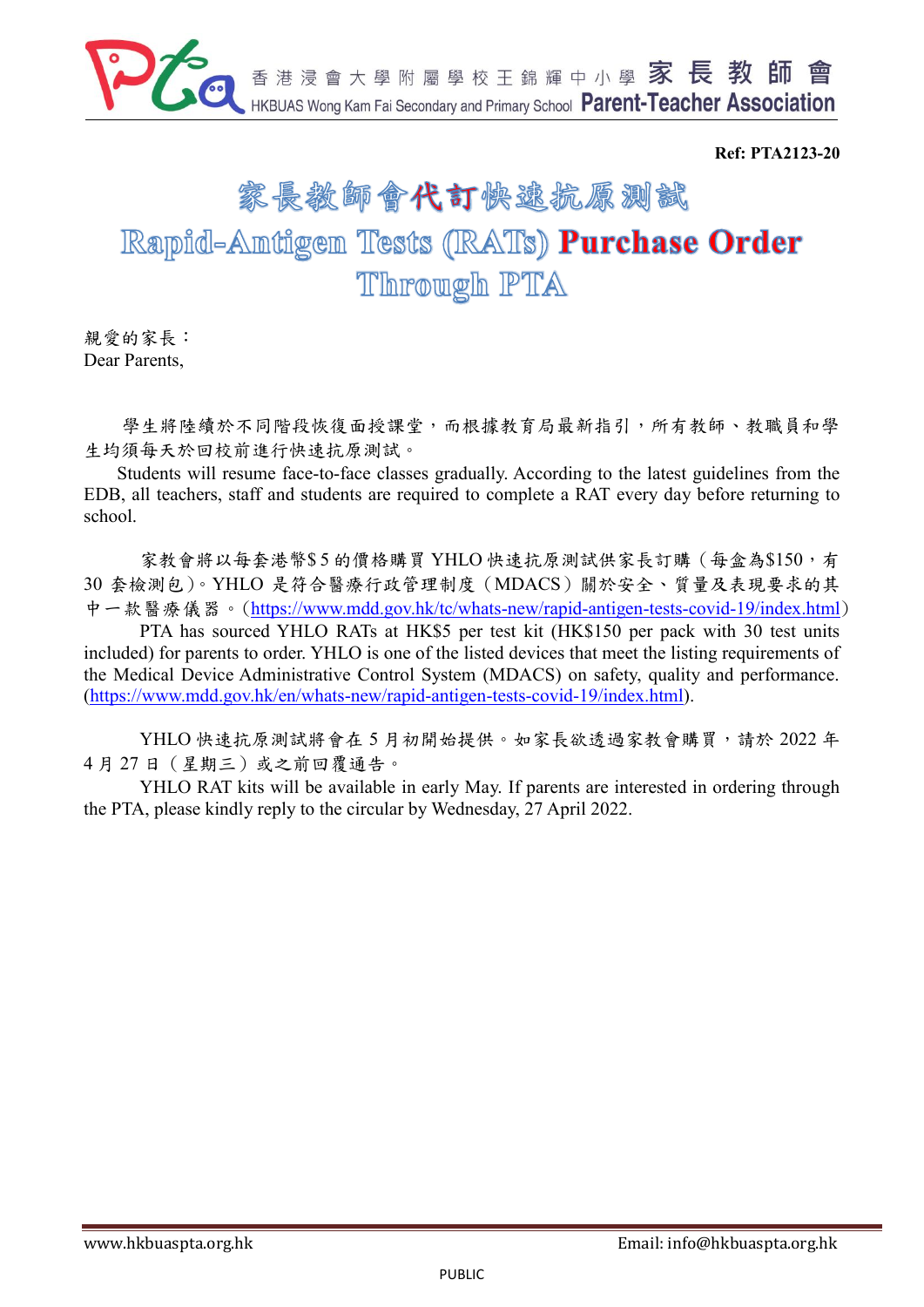

## 注意事項 **Point to note:**

- 1. 付款方法 Payment method (繳費靈 PPS) : 使用電話致電 : 18033 或網上繳費服務 [:](http://www.ppshk.com/) [www.ppshk.com](http://www.ppshk.com/) (商戶編號 : 6629) Phone no.: 18033 or online payment: [www.ppshk.com](http://www.ppshk.com/) (Merchant Code : 6629)
- 2. 派發日期 Date of distribution : 所有快速抗原測試將於 5 月初由班主任派發。 All RAT kits will be distributed in early May by Class Teachers.
- 3. 每次學生可訂購不多於 90 套快速抗原測試。 Each student can order a maximum of 90 sets of RAT kit.

如欲訂購之家長煩請填妥回條,並於 4 月 27 日(星期三)或之前透過 E-Notice 回覆, 並以 PPS 繳交費用。

Parents who wish to order may please fill in the reply slip and reply via E-Notice on or before Wednesday, April 27, and pay the fee by PPS.

此為選擇性訂購,家長可選擇透過家長教師會訂購快速抗原測試。有關如何選擇快速 抗原測試,家長可參考以下網站:<https://www.coronavirus.gov.hk/rat/chi/rat.html>

It is optional for parents to order RATs through PTA and parents should refer to the website [\(www.coronavirus.gov.hk/rat/eng/rat.html\)](http://www.coronavirus.gov.hk/rat/eng/rat.html) for RAT selection guidance.

我們透過此機會鼓勵家長盡快為孩子接種疫苗,並請注意衛生及保持警覺。

We want to take this opportunity to encourage all parents to get their child vaccinated. Please stay safe and vigilant.

祝願你與你的孩子有一個正向與美好的校園生活。 We wish you and your child an incredibly positive and successful school life.

> 第十五屆家長教師會 謹啓 2022 年 4 月 25 日